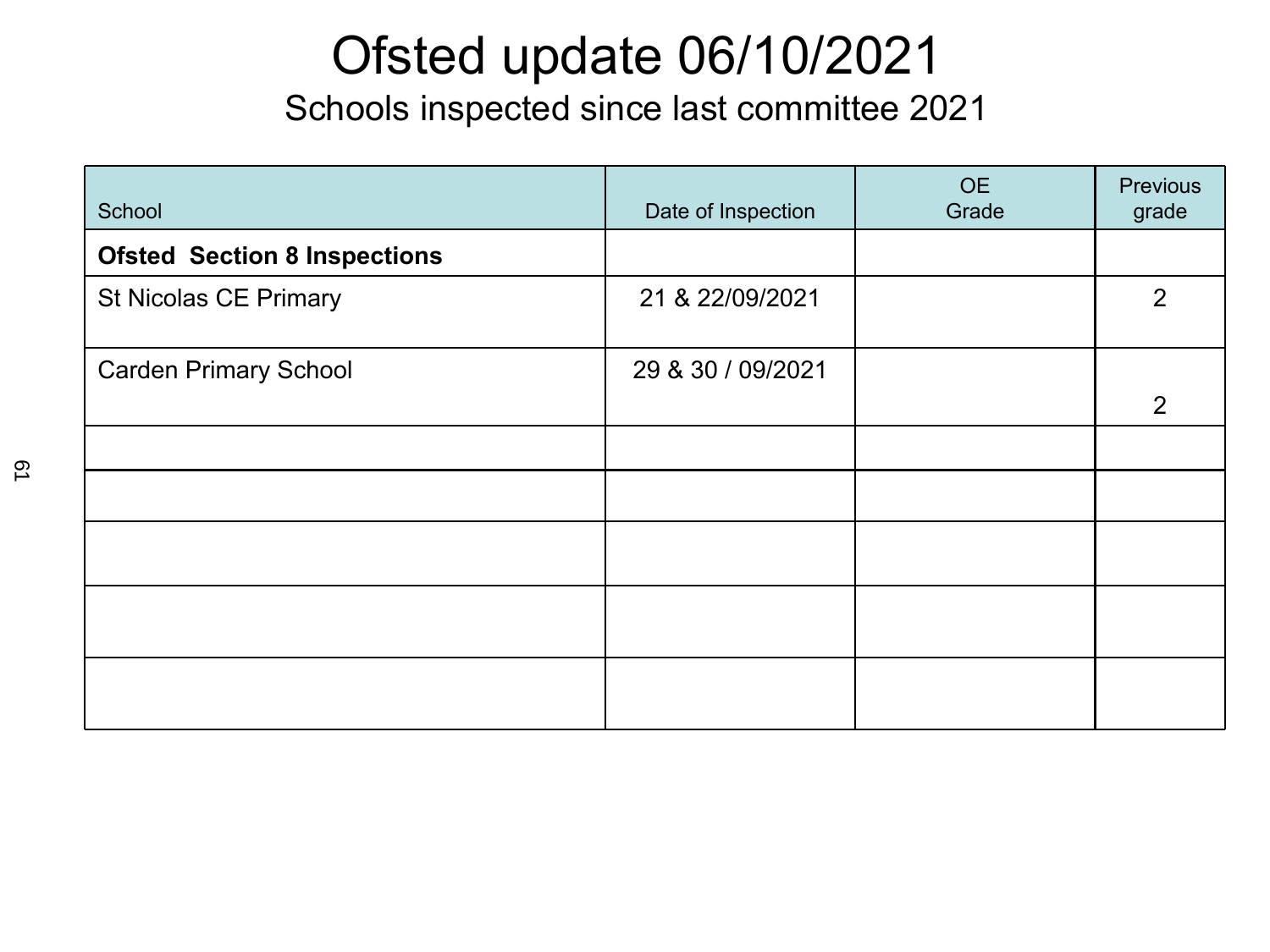## Snapshot from June 2021

|                                         | $%$ of<br>schools<br>judged to be judged to be<br>Good & | National %<br>schools<br>Good &<br><b>Outstanding Outstanding</b> | % Pupils in<br>a Good or<br>School | $%$ of<br>schools<br>Outstanding judged to be<br>Outstanding | <b>National %</b><br>Schools judged<br>to be<br>Outstanding |
|-----------------------------------------|----------------------------------------------------------|-------------------------------------------------------------------|------------------------------------|--------------------------------------------------------------|-------------------------------------------------------------|
| <b>Primary</b>                          | 88.5                                                     | 87.8                                                              | 89.1                               | 11.5                                                         | 16.6                                                        |
| <b>Secondary</b>                        | 100                                                      | 76.5                                                              | 100                                | $\Omega$                                                     | 20.5                                                        |
| <b>Special</b>                          | 66.7                                                     | 90.8                                                              | 89.5                               | 66.7                                                         | 38.5                                                        |
| <b>Colleges</b>                         | 100                                                      |                                                                   |                                    |                                                              |                                                             |
| <b>PRUs</b>                             | 100                                                      | 84.9                                                              | 100                                | $\Omega$                                                     | 18.7                                                        |
| <b>All Schools</b><br>(not<br>colleges) | 89.7                                                     | 86.4                                                              | 93.5                               | 14.7                                                         | 19.1                                                        |

<sup>2</sup> *National figures as at end of June 2021 Ofsted Monthly Management data*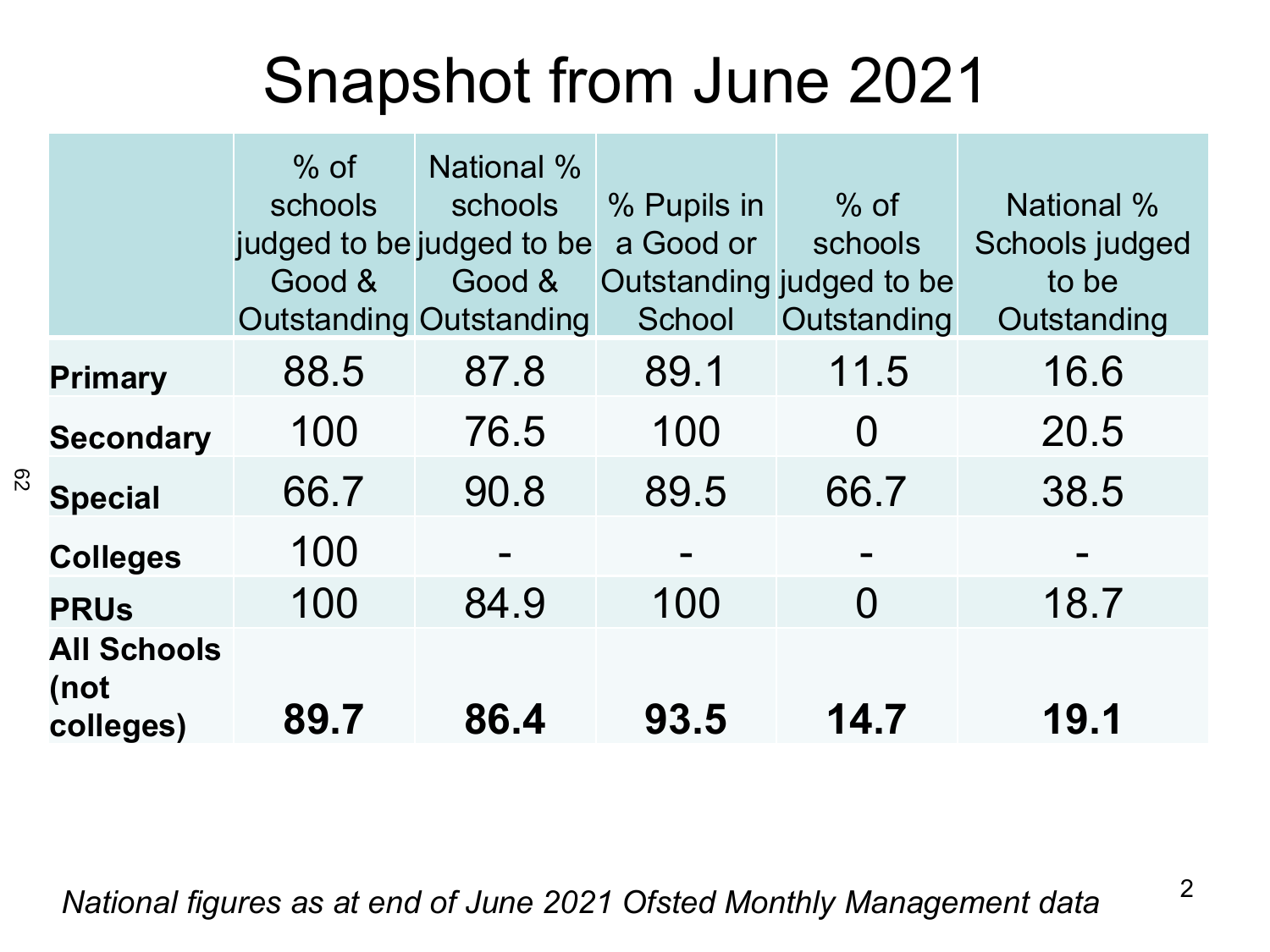## Overview of School Ofsted Outcomes

| As at end<br>June                     | <b>Outstanding</b> | Good  | <b>Requires</b><br>improvement | Inadequate |
|---------------------------------------|--------------------|-------|--------------------------------|------------|
| Brighton & Hove:<br>% Schools         | 14.7%              | 75%   | 8.8%                           | 1.5%       |
| Brighton & Hove:<br>Number of schools | 10                 | 51    | 6                              | 1          |
| National:<br>% schools                | 19.1%              | 67.3% | 10.1%                          | 3.5%       |

*The pupil referral units are now one establishment: The Central Hub Brighton*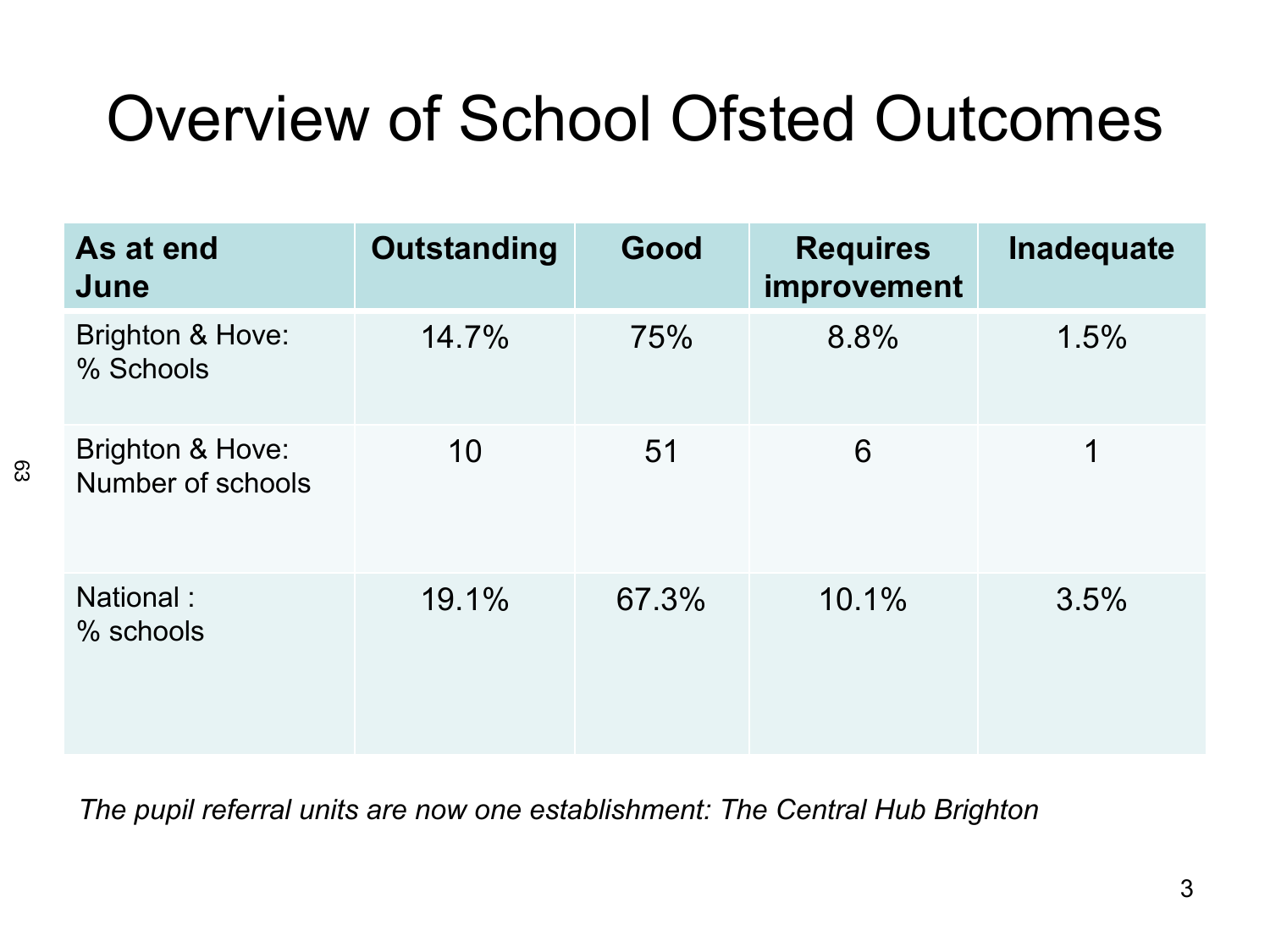# Ofsted Visits from Sept 2021

A new "School Inspection Handbook" comes into force on 1st September, when there is a full return to graded inspection.

There is guidance for inspecting schools following the Covid19 pandemic.

Throughout the inspection, inspectors will seek to understand how the school adapted and prioritised the curriculum from September 2020 following school closures.

However, they still expect schools to have an ambitious curriculum that helps all pupils to study the full breadth of subjects.

Ofsted will not be using teacher assessed grades from 2020 or 2021, but will still consider externally published data throughout the inspection. Inspectors will be "mindful of the age of this data, especially around statutory assessment and qualifications, when making judgments".

As part of assessing safeguarding, inspectors will consider how the school handles allegations and instances of sexual harassment, online sexual abuse and sexual violence.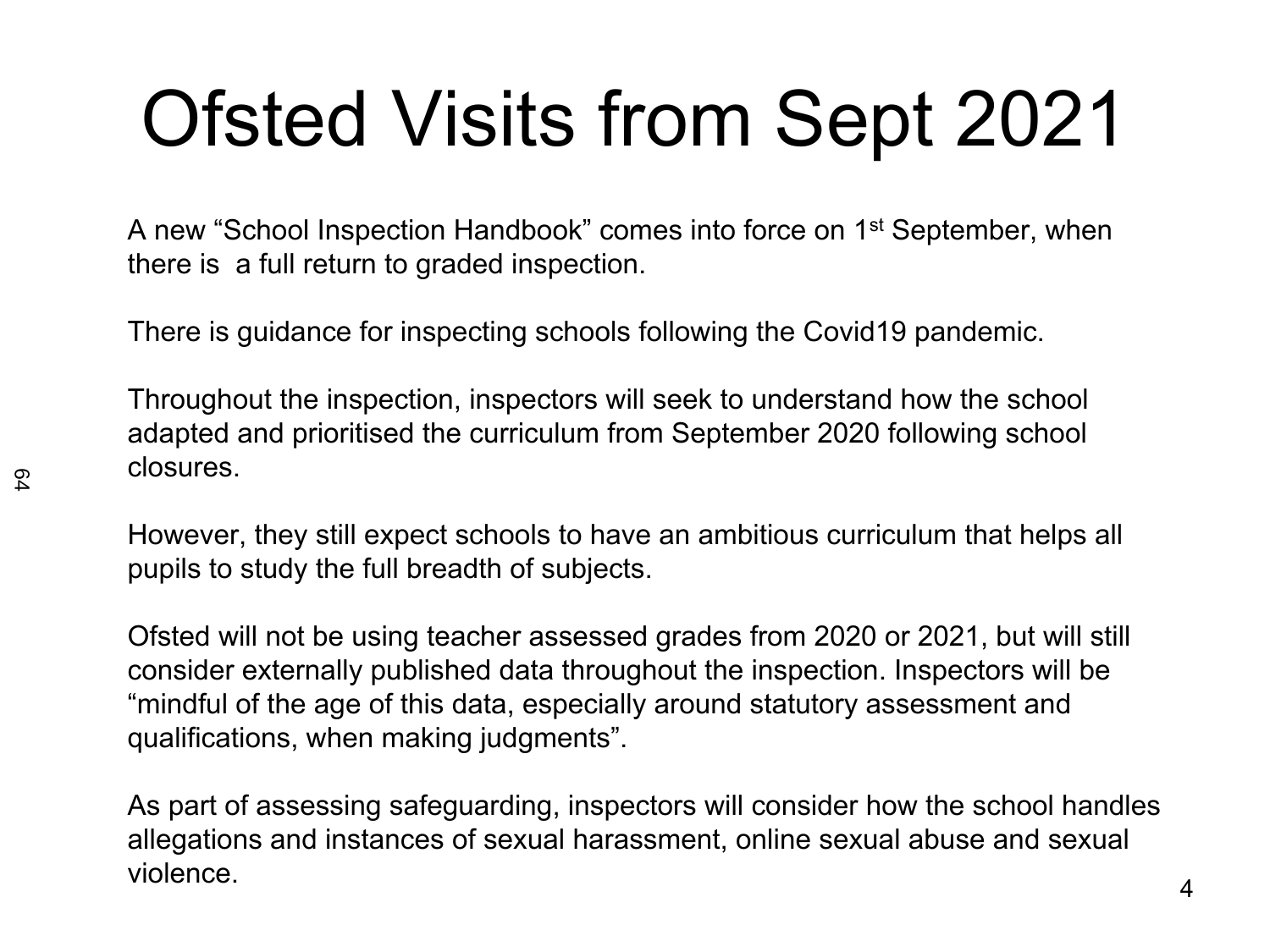### Overview of Early Years Ofsted inspections

- 99% of early years and childcare settings on the Early Years Register in Brighton & Hove are judged good or outstanding. This is above the figure of 97% in England (Statistics for 31 March 2021, published June 2021). This includes childminding settings.
- A high percentage of settings are judged as outstanding in Brighton & Hove, above national and local figures:
	- 25% (B&H), 19% (SE) and 18% (England).
- 10 Ofsted inspections of nursery and preschool settings have taken place since March 2021. (1 report not yet published.)
- Both The Nest Nursery and Bear's House Nursery, previously Requires Improvement, have now been awarded Good judgements.
- All private, voluntary and independent early years and childcare group settings with an Ofsted judgement are currently good or better.